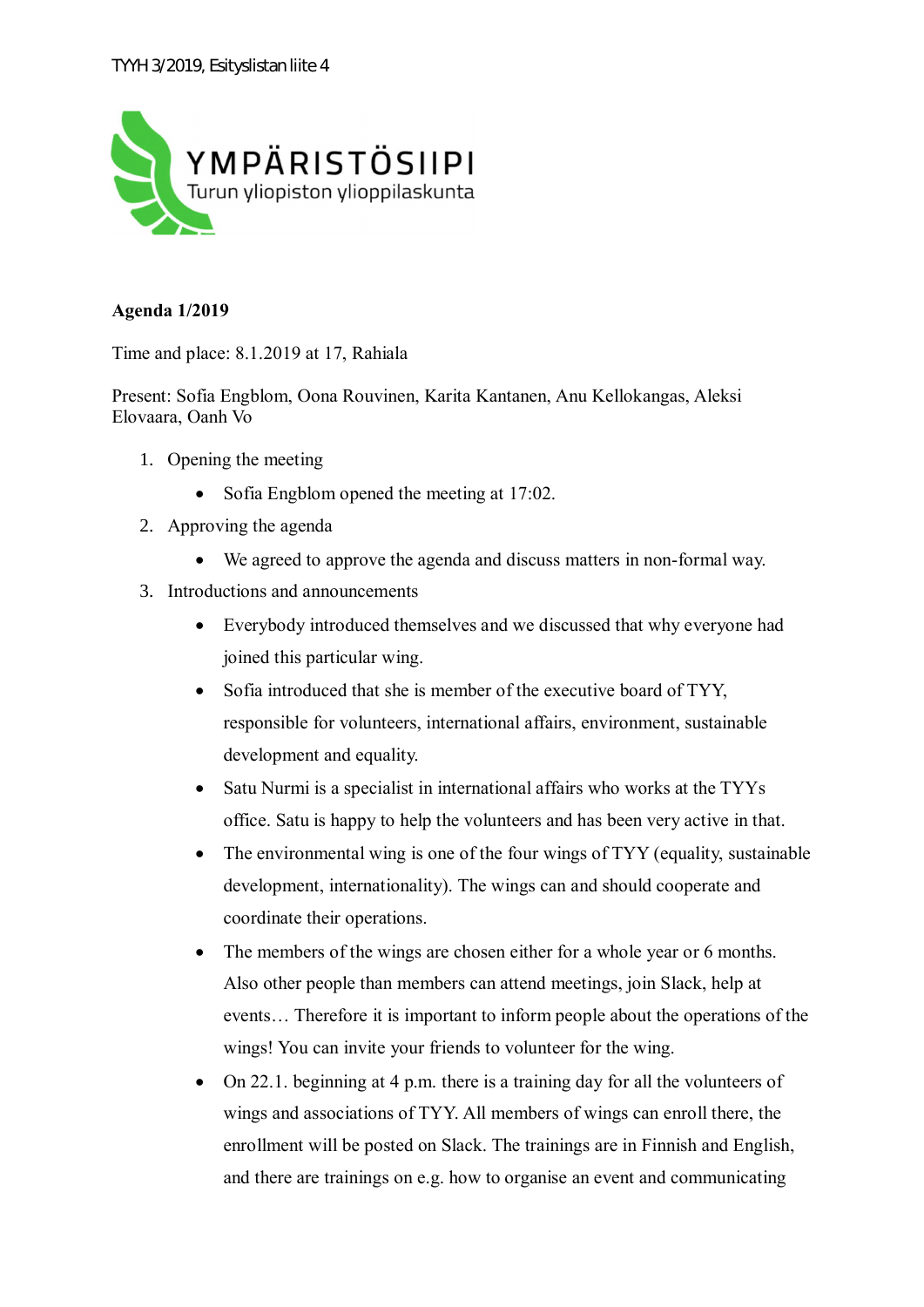about it, and also on leadership.

- 4. Organisation of the wing
	- Responsibilities were given to members of the wing that were present, however, it is possible to reorganise these responsibilities in following meetings.
	- · It is also possible to have e.g. two event organisers.
	- · Chair: Oona Rouvinen, Vice-Chair: Anu Kellokangas, Secretary: Karita Kantanen, Events: Oanh Vo, Spokesperson/marketer: Anu Kellokangas
	- · TYY's (the Student organisation of University of Turku) executive board formally validates the Chair in its next meeting. Sofia organizes a meeting for all of the Chairs of the wings.
	- The members of the wing that do not have a specific responsibility are very important to wing, and everyone helps each other. For example the event organiser is not alone responsible for all of the events, she is just the coordinating person.
- 5. Annual plan / Vuosikello
	- Sofia introduced what kind of tasks the environmental wing has usually done anually. The annual plan of 2018 shall be shared to the members of the wing so that they can get acquainted to it before the next meeting. However, the wing does not have to do all things similarly as it has done in previous years.
	- Here is mentioned couple of the regular events environmental wing is responsible for:
		- o SiistiVappu (clean vappu)
		- o Some events on sustainable development week (kestävän kehityksen viikko, keke-viikko), it is organsied together with orther wings in **October**
		- o Sipsikaljavegaani- sitzparty usually in November
	- In addition to organising events, the environmental wing is responsible for the TYY Environmental Programme. It has been written in 2016, and it might be time to update it. The aim of the Environmental Programme is to ensure that the TYY's office and TYY's associations (every association operating in the campus in member of TYY) operate in ecological and sustainable way. The programme is okay now, but some of its parts are outdated since e.g. it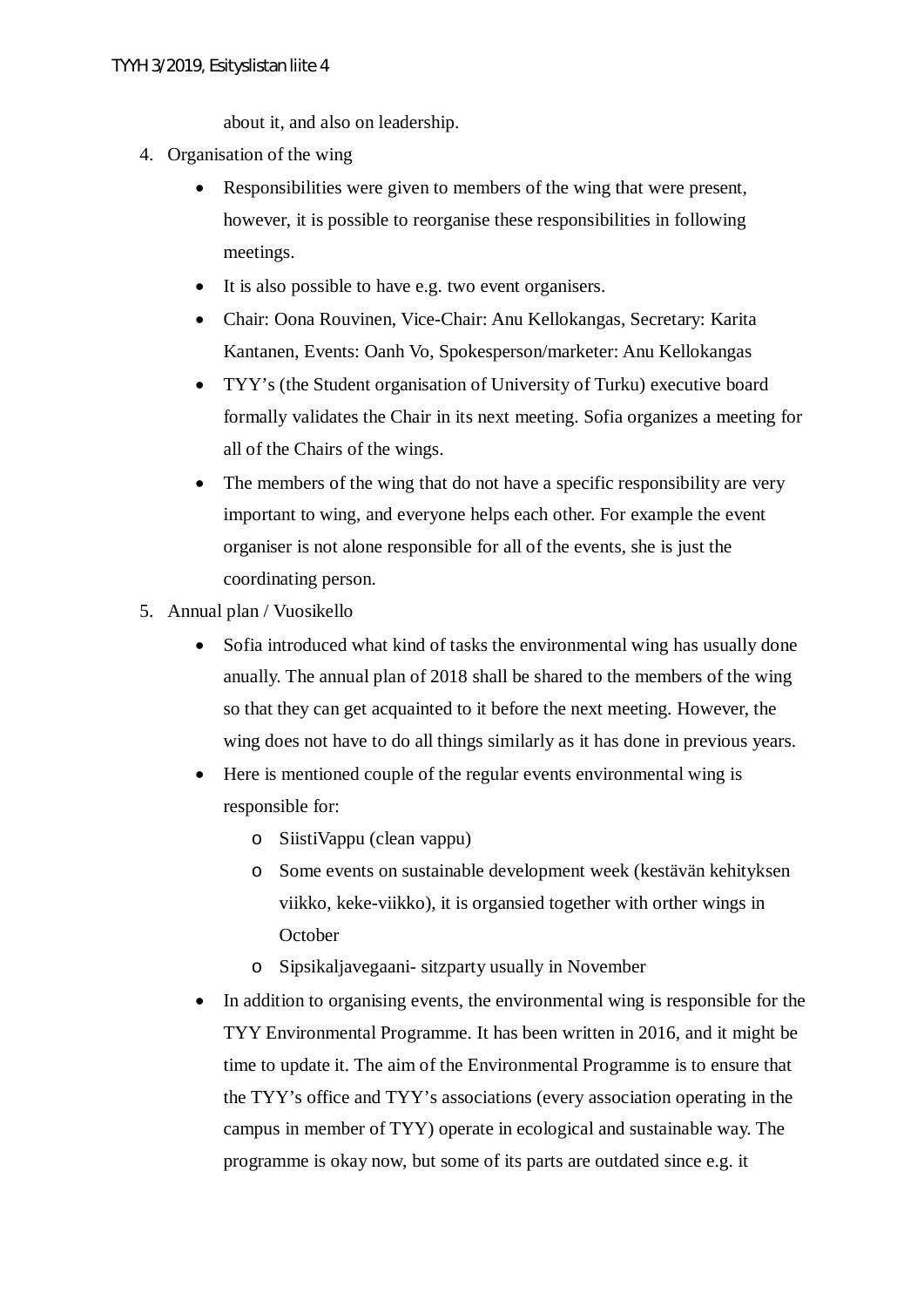includes parts on applying for the fair-trade university certificate, even though we achieved this goal last year.

- o The associations of TYY can choose a person from their board that is responsible for environmental issues in their association. Every autumn the environmental wing trains these persons (and other interested people) on the environmental programme.
- o The Environmental Programme will be linked to Slack in English and Finnish so members of the wing can see if this would be something they would be willing to spend some time on. Sofia from TYYs board supports the idea of updating the programme
- The wing can promote environmental issues and agendas on social media and e.g. by writing to TYYs blog and local newspapers. The communications officer (tiedottaja) Frida Pessi, who works for TYY, always checks the opinions that are written to blog or newspapers.
- 6. Communications
	- The official communication method is via Slack, and there someone has to add you to "ymppäsiipi-envwing".
	- When you organise an event or decide when you shall hold the next meeting. put the date, time and location of the event on #random –channel. Satu will add it on TYYs calendar.
	- Sofia and Satu follow Slack, so message them there.
	- Sofia and Satu are almost every day at the office, so you can also drop by
- 7. Financial things
	- · Every wing has a budget of about 600 euros annually (it is not officially decided yet for 2019).
	- When you buy something for the wing, remember to take the receipt for it. Fill out a form (find on Sofia's locker at TYYs office) and include the receipt there.
	- Secretary General Rauli Elenius will send more thorough info to the Chair of the wing. If you don't know whether something can be included to the wing's budget, ask the Chair, if the Chair does not know, ask Sofia who will find out.
- 8. Deciding the next meeting
	- The new Chair Oona will make a Doodle of meeting times. The next meeting